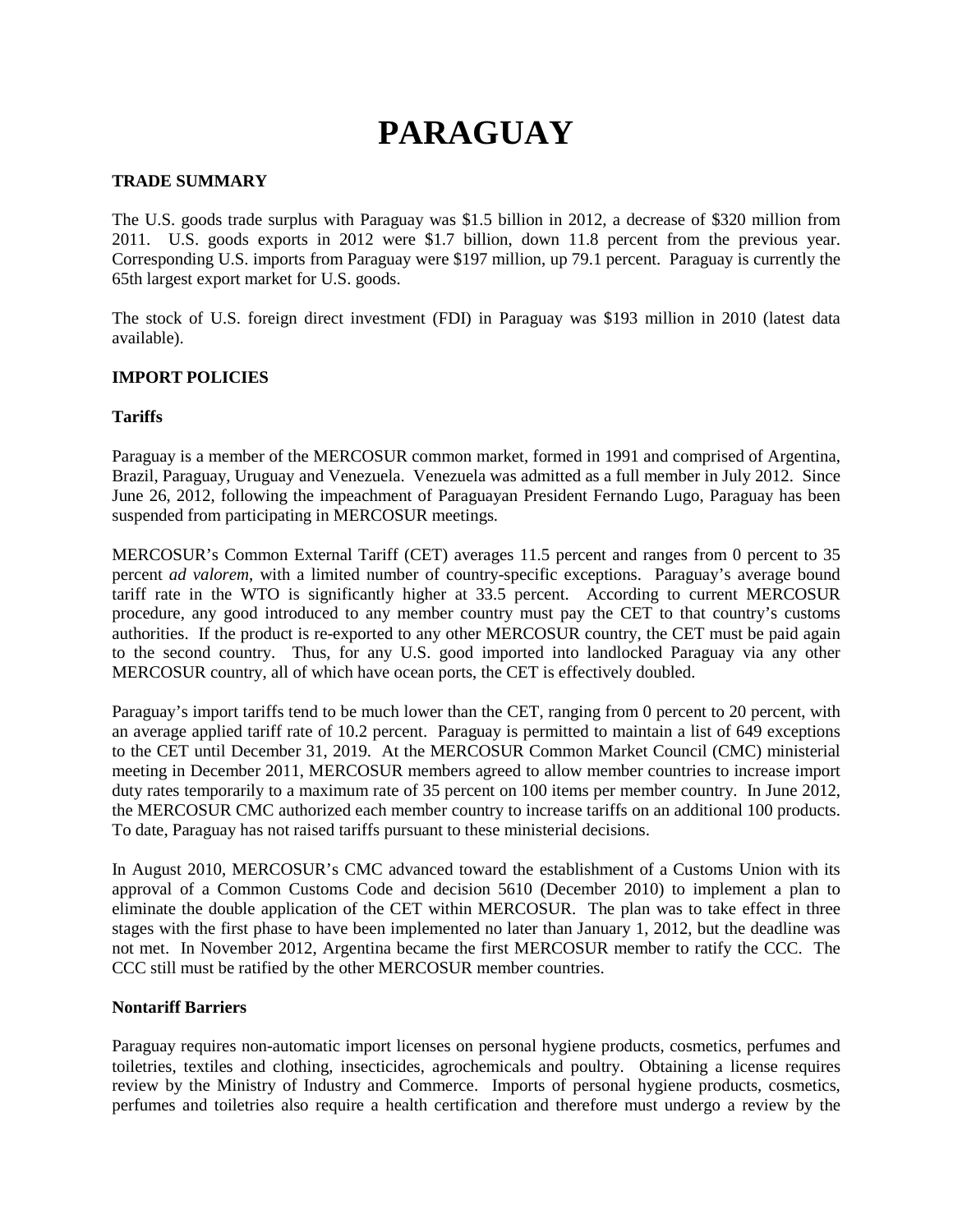Ministry of Health. The process usually takes 10 days but can take up to 30 days for goods that require a health certification. Once issued, the health certifications are valid for 30 days.

With support from the Millennium Challenge Corporation's Threshold II Program, in July 2010 the Paraguayan Customs Office launched a "single window" web-based system for imports (referred to by its Spanish acronym, VUI- *Ventanilla Unica de Importación*). The cost and time required to process import permits from government institutions has since been reduced, improving competitiveness and transparency in customs operations.

Since 2000, Paraguay has prohibited the importation of used cars that are over 10 years old and used clothing.

# **Customs Procedures**

Paraguay requires specific documentation for imports, such as the commercial receipt, certificate of origin and cargo manifest, to be certified by either the Paraguayan consulate in the country of origin or at the Ministry of Foreign Affairs in Paraguay; the latter requires an additional fee.

Paraguay requires all companies operating in the country to contract the services of a customs broker. The customs broker fees are standardized by Paraguayan law.

# **GOVERNMENT PROCUREMENT**

Paraguay is not a signatory to the WTO Agreement on Government Procurement. In September 2011, the government of Paraguay passed a law that provides preference to a locally produced good in public procurements open to foreign suppliers, even if the domestic good is up to 20 percent more expensive than the imported good. This law remains in effect.

# **INTELLECTUAL PROPERTY RIGHTS PROTECTION**

In 1998, the United States initiated a Section 301 investigation of Paraguay and determined that Paraguay's acts, policies and practices with respect to the protection and enforcement of intellectual property rights (IPR) were unreasonable and discriminatory and constituted a burden or restriction on U.S. commerce. The United States subsequently suspended the Section 301 investigation and negotiated a Memorandum of Understanding (MOU), which was intended to resolve the underlying IPR issues. The MOU was originally concluded in November 1998 and was extended several times thereafter. The MOU was renegotiated in 2008 and then extended in December 2009 and again in December 2011. The MOU expired on April 30, 2012, and the United States and Paraguay have not been able to agree on the terms for a new MOU.

While Paraguayan authorities have engaged in some raids and seizures of pirated and counterfeit goods, significant concerns remain because of weak border enforcement which allows, for example, for the transshipment of blank media from Paraguay into neighboring countries, ineffective prosecution of IPR violators, and court sentences that are insufficient to deter infringement. For example, Cuidad del Este has been included in the 2012 Out-of-Cycle Review of Notorious Markets due to the prevalence and sale of counterfeit and pirated goods, including circumvention devices and modified game systems. Infringing goods sold at this and other similar markets in Paraguay are often found in neighboring countries Argentina and Brazil.